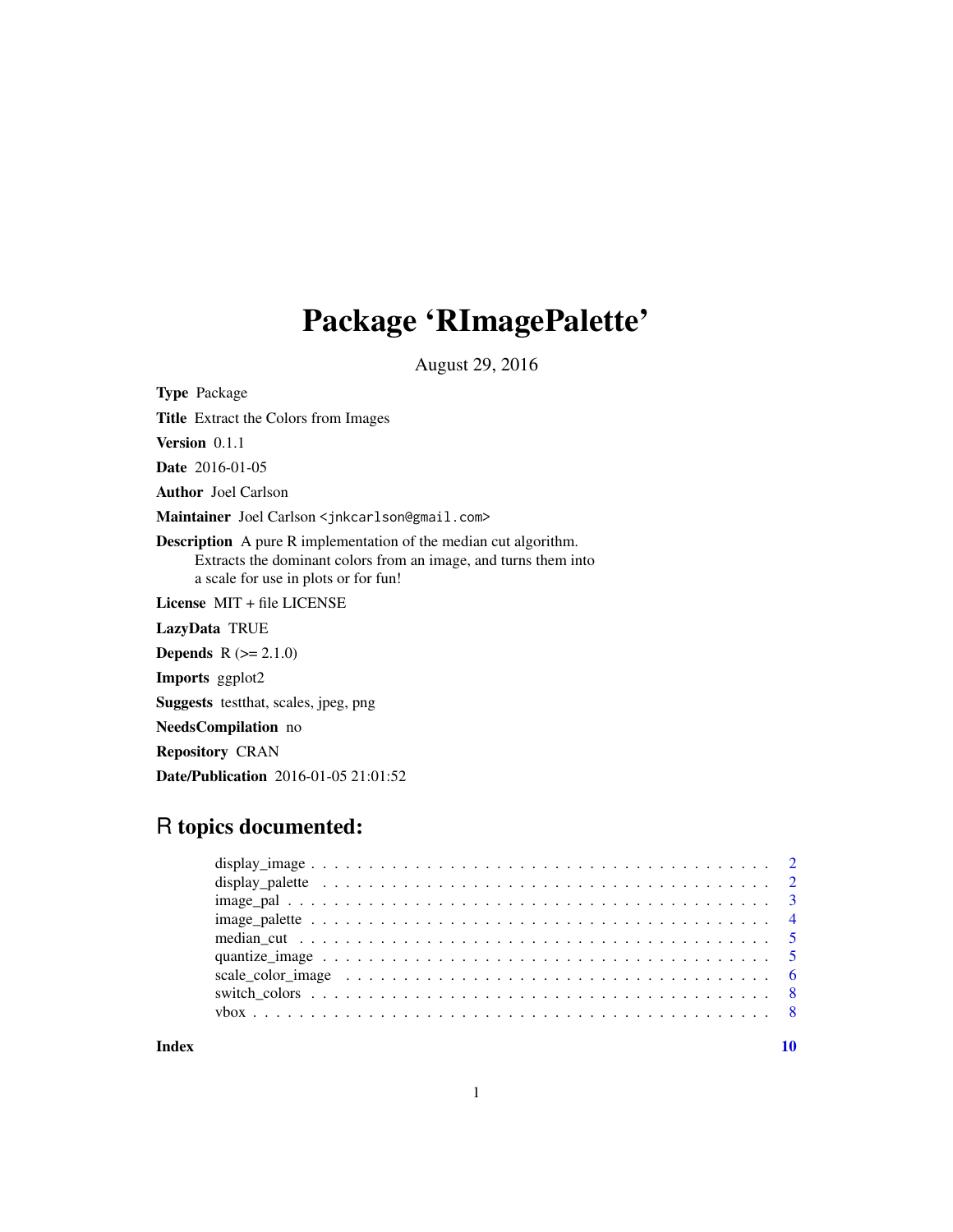<span id="page-1-1"></span><span id="page-1-0"></span>display\_image *Display color image*

#### Description

Convenience wrapper to create a raster image of the image you wish to extract the palette from.

## Usage

```
display_image(image)
```
#### Arguments

image Matrix The image from which the palette will be extracted from. Should be a 3 (or more) dimensional matrix. The output of functions such as readJPG() are suitable as image.

# Value

A raster image in the plot window.

#### Examples

```
img <- jpeg::readJPEG(system.file("img", "Rlogo.jpg", package="jpeg"))
display_image(img)
```
display\_palette *Display color palette*

# Description

Displays the created palette as a barchart with axis labels representing hex values of the colors. A more attractive method for doing so would be to use show\_cols() from library(scales).

#### Usage

```
display_palette(palette)
```
#### Arguments

palette Vector The output of image\_palette.

# Value

A plot of the colors extracted from the image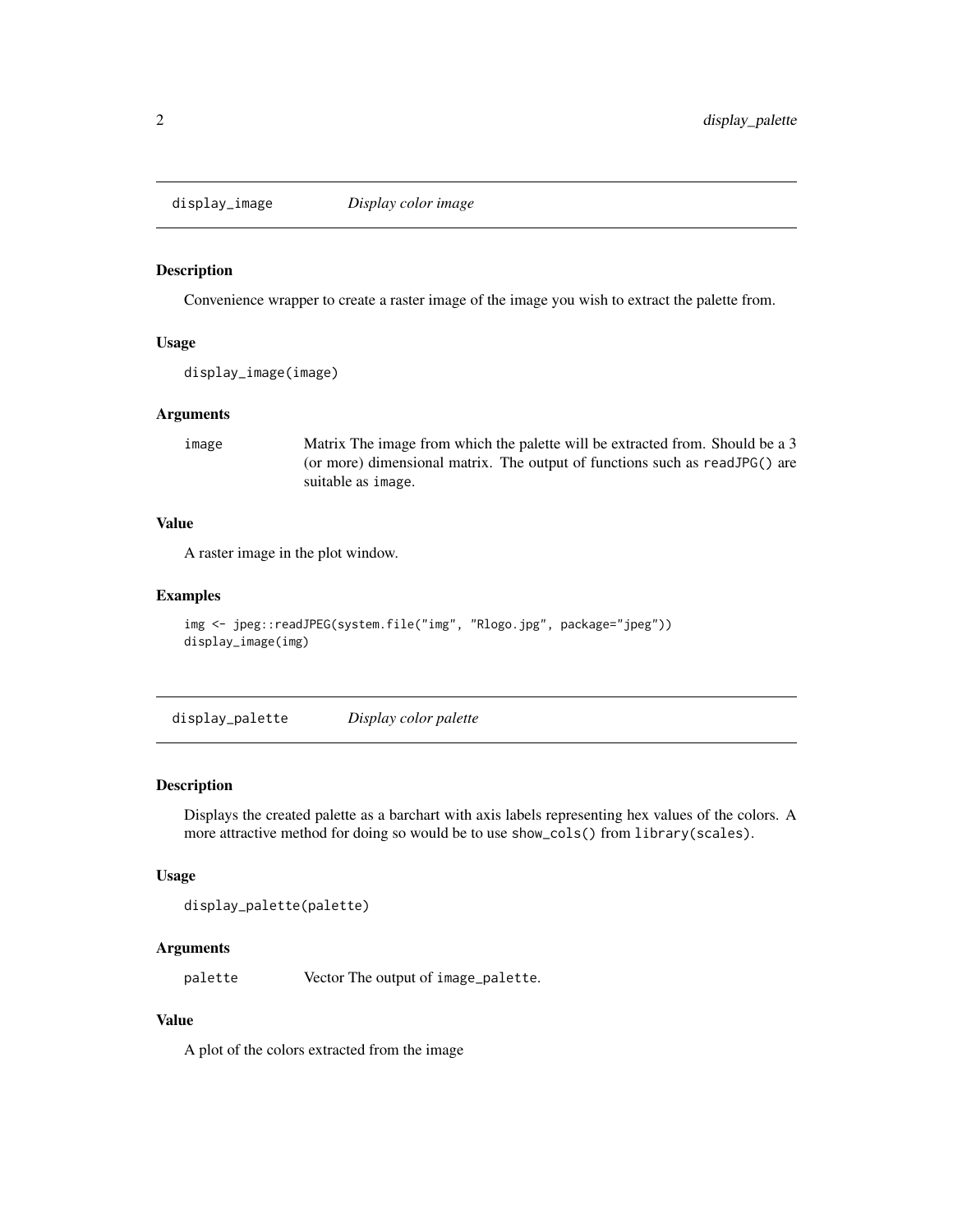# <span id="page-2-0"></span>image\_pal 3

# See Also

```
scales::show_cols()
```
# Examples

```
img <- jpeg::readJPEG(system.file("img", "Rlogo.jpg", package="jpeg"))
display_palette(image_palette(img, n=5))
```
image\_pal *Image palette*

# Description

Image palette function

# Usage

image\_pal(image, choice = mean, volume = FALSE)

# Arguments

| image  | Matrix The image from which the palette will be extracted from. Should be a 3<br>(or more) dimensional matrix. The output of a function such as readJPG() or<br>readPNG() are suitable as image.                                                                                                                                                                                                                        |
|--------|-------------------------------------------------------------------------------------------------------------------------------------------------------------------------------------------------------------------------------------------------------------------------------------------------------------------------------------------------------------------------------------------------------------------------|
| choice | Function Defines how the color will be chosen from the final color cubes. The<br>default choice is to take the mean value of the image cube, but other choices may<br>return a subjectively superior scale. Try median, or min, or max, or whatever<br>summary statistic suits your fancy.                                                                                                                              |
| volume | Logical volume controls the method for choosing which color cube to split at<br>each iteration of the algorithm. The default choice (when volume = FALSE) is<br>to choose the cube based on which cube contains the largest extent (that is, the<br>largest range of some color). When volume $=$ TRUE, the cube with the largest<br>volume is chosen to split. Occasionally, setting to TRUE returns a better palette. |

# Examples

```
img <- jpeg::readJPEG(system.file("img", "Rlogo.jpg", package="jpeg"))
display_image(img)
scales::show_col(image_pal(img)(10))
```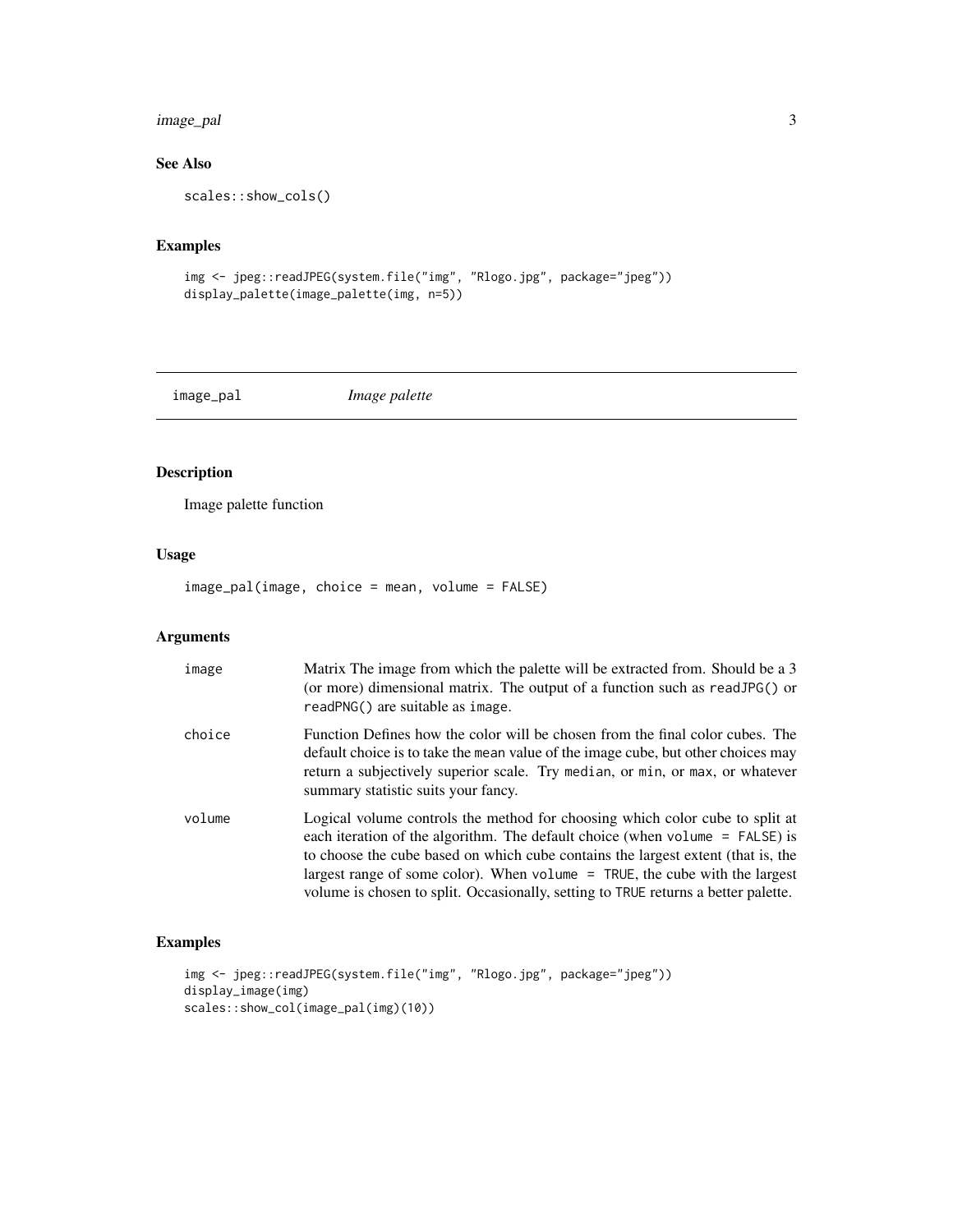<span id="page-3-1"></span><span id="page-3-0"></span>

# Description

Image palette function

## Usage

image\_palette(image, n, choice = mean, volume = FALSE)

# Arguments

| image  | Matrix The image from which the palette will be extracted from. Should be a 3<br>(or more) dimensional matrix. The output of a function such as readJPG() or<br>readPNG() are suitable as image.                                                                                                                                                                                                                        |
|--------|-------------------------------------------------------------------------------------------------------------------------------------------------------------------------------------------------------------------------------------------------------------------------------------------------------------------------------------------------------------------------------------------------------------------------|
| n      | Integer The number of discrete colors to be extracted from the image.                                                                                                                                                                                                                                                                                                                                                   |
| choice | Function Defines how the color will be chosen from the final color cubes. The<br>default choice is to take the mean value of the image cube, but other choices may<br>return a subjectively superior scale. Try median, or min, or max, or whatever<br>summary statistic suits your fancy.                                                                                                                              |
| volume | Logical volume controls the method for choosing which color cube to split at<br>each iteration of the algorithm. The default choice (when volume = FALSE) is<br>to choose the cube based on which cube contains the largest extent (that is, the<br>largest range of some color). When volume $=$ TRUE, the cube with the largest<br>volume is chosen to split. Occasionally, setting to TRUE returns a better palette. |

# Details

Uses the median cut algorithm to create n discrete colors based on colors present in an image. See [median\\_cut](#page-4-1) for more details.

# See Also

[median\\_cut](#page-4-1)

# Examples

```
img <- jpeg::readJPEG(system.file("img", "Rlogo.jpg", package="jpeg"))
display_image(img)
scales::show_col(image_palette(img, n=5))
```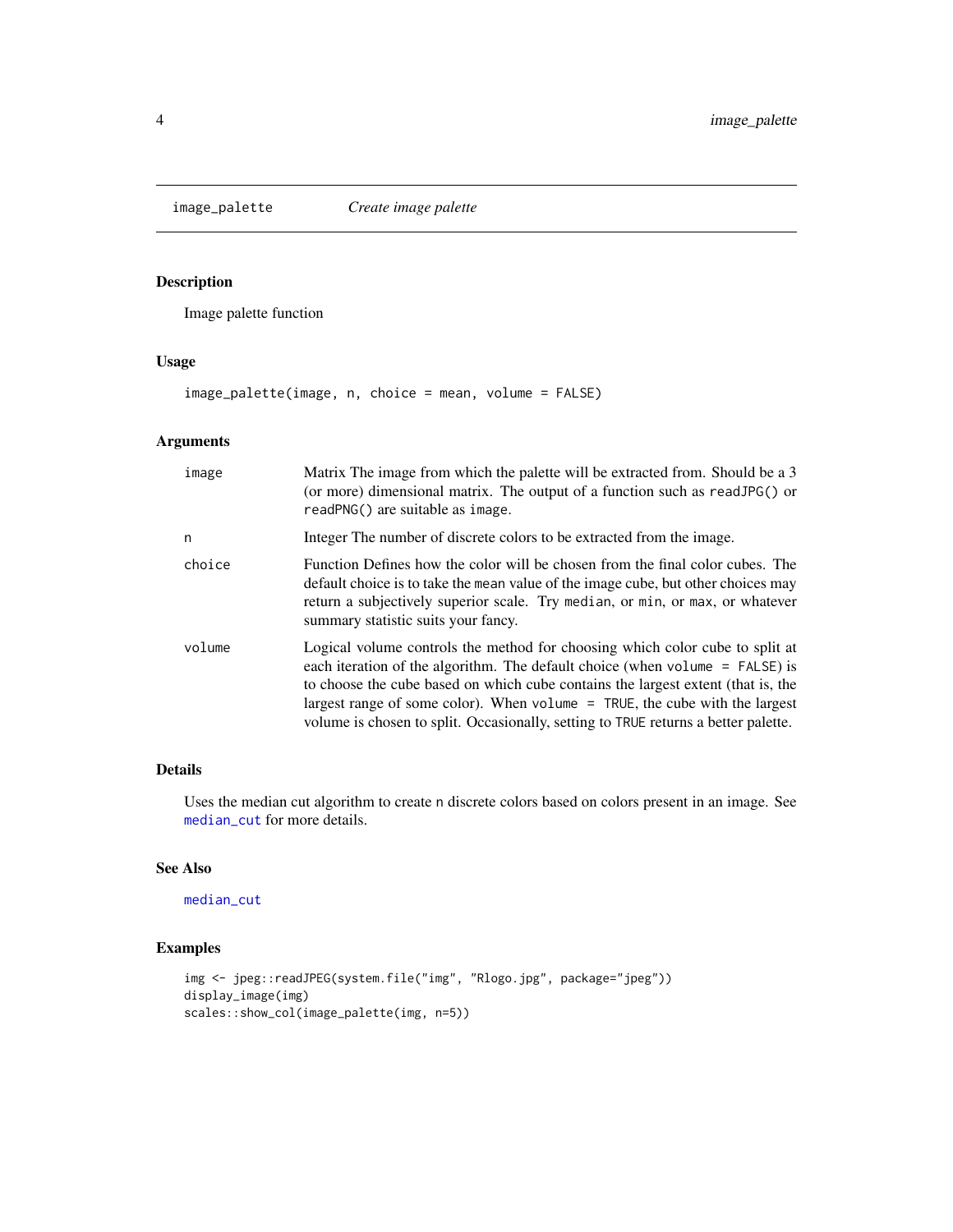<span id="page-4-1"></span><span id="page-4-0"></span>

#### Description

Cut an rgb cube into two color cubes, each with as imilar number of elements.

#### Usage

```
median_cut(image, vbox, iter = 1)
```
# Arguments

| image | List An image in list form, with three components: red, green, blue                                                    |
|-------|------------------------------------------------------------------------------------------------------------------------|
| vbox  | List The output of vbox() for the given image. A list of image parameters<br>("min", "max", "med", "ext" and "volume") |
| iter  | Integer The number attached to the names of the two new images.                                                        |

#### Details

Represents the rgb colorspace as a cube, with side lengths based on the red, green, and blue extents (difference between maximum and minimum within-color values).

The algorithm takes the side with the largest extent (extent information is passed in via the vbox() parameter), and splits the cube along the median value.

Both halves of the cube are then returned.

## Value

Two new images in a list, each separated into rgb components

#### See Also

[vbox](#page-7-1) [image\\_palette](#page-3-1)

quantize\_image *Quantize image*

# Description

Quantize image into discrete colors using the median cut algorithm

#### Usage

```
quantize_image(image, n, ...)
```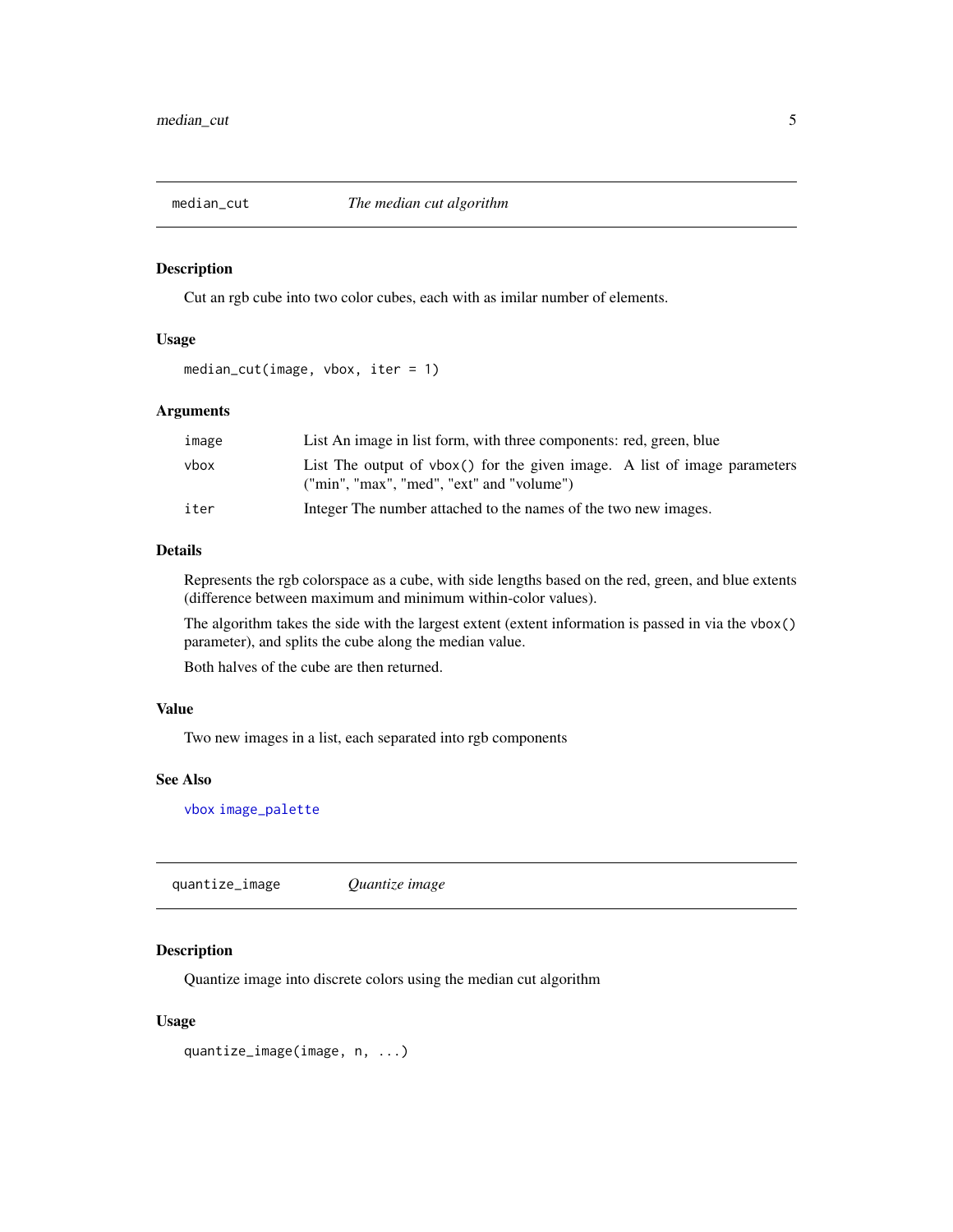#### <span id="page-5-0"></span>Arguments

| image    | Matrix The image from which the palette will be extracted from. Should be a 3<br>(or more) dimensional matrix. The output of a function such as readJPG() or<br>readPNG() are suitable as image. |
|----------|--------------------------------------------------------------------------------------------------------------------------------------------------------------------------------------------------|
| n        | Integer The number of discrete colors to be extracted from the image.                                                                                                                            |
| $\cdots$ | Pass any of the arguments for image_palette                                                                                                                                                      |

# Details

Note: This function is extremely slow for large images. Takes up to 20 seconds for 500x500 image on a desktop with 2.7GHz processor and 4Gb ram.

# See Also

[image\\_palette](#page-3-1)

## Examples

```
img <- jpeg::readJPEG(system.file("img", "Rlogo.jpg", package="jpeg"))
quant_img <- quantize_image(img, n=3)
display_image(img)
display_image(quant_img)
```
scale\_color\_image *Image color scales*

# Description

Uses the image color scale.

#### Usage

```
scale\_color\_image(..., image, n = 3, choice = mean, volume = FALSE,discrete = TRUE)
scale\_colour\_image(..., image, n = 3, choice = mean, volume = FALSE,discrete = TRUE)
scale_fill_image(..., image, n = 3, choice = mean, volume = FALSE,
  discrete = TRUE)
```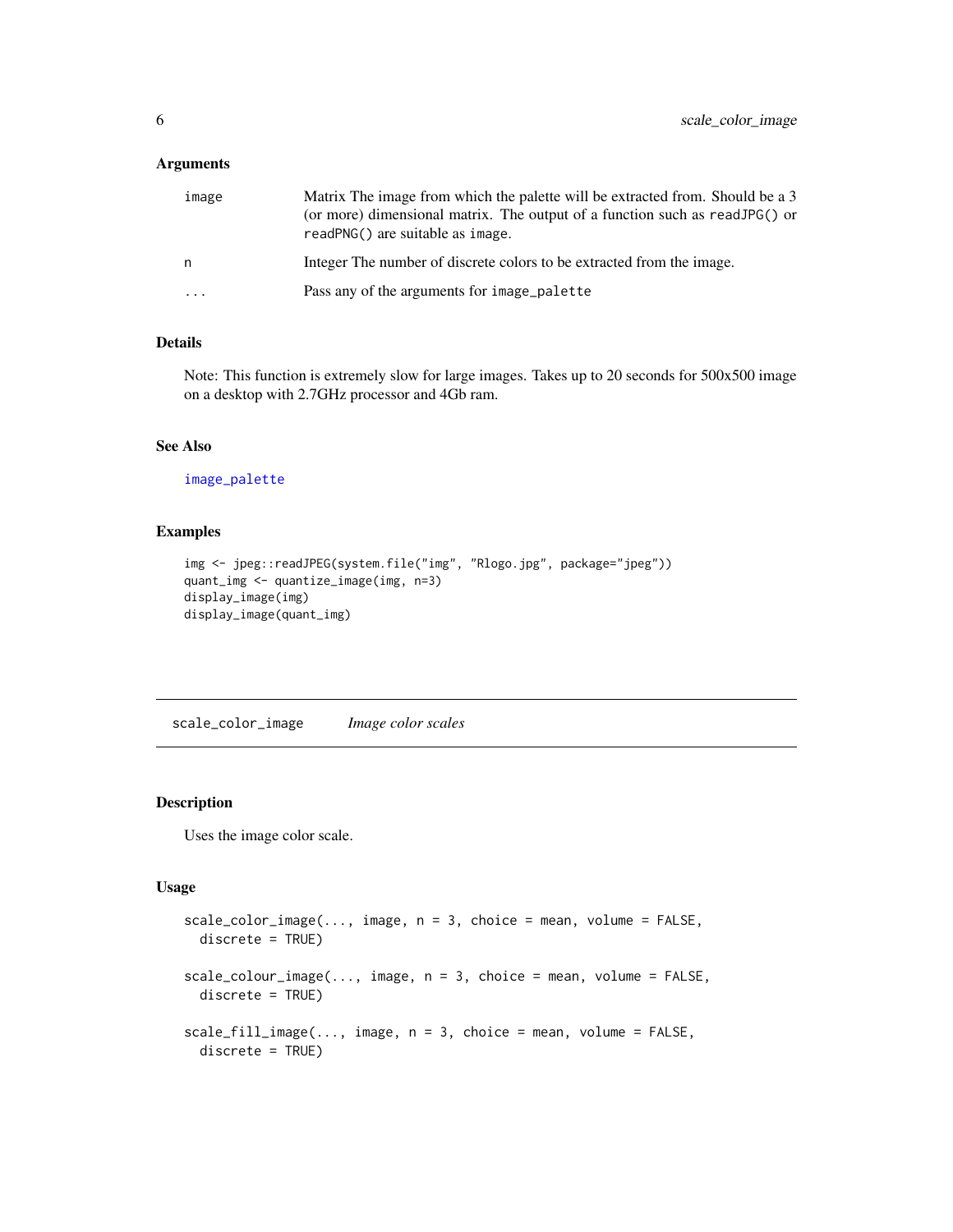#### <span id="page-6-0"></span>Arguments

| .        | parameters to discrete_scale or scale_fill_gradientn                                                                                                                                                                                                                                                                                                                                                      |
|----------|-----------------------------------------------------------------------------------------------------------------------------------------------------------------------------------------------------------------------------------------------------------------------------------------------------------------------------------------------------------------------------------------------------------|
| image    | Matrix The image from which the palette will be extracted from. Should be a 3<br>(or more) dimensional matrix. The output of a function such as readJPG() or<br>readPNG() are suitable as image.                                                                                                                                                                                                          |
| n        | For continuous color scales, you may optionally pass in an integer, n. This<br>allows some control over the scale, if n is too large the scale has too many colors<br>and ceases to be meaningul. $n = 3$ to $n = 5$ is recommended.                                                                                                                                                                      |
| choice   | Function Defines how the color will be chosen from the final color cubes. The<br>default choice is to take the mean value of the image cube, but other choices may<br>return a subjectively superior scale. Try median, or min, or max, or whatever<br>summary statistic suits your fancy.                                                                                                                |
| volume   | Logical volume controls the method for choosing which color cube to split at<br>each iteration of the algorithm. The default choice (when volume $=$ FALSE) is<br>to choose the cube which contains the largest extent (that is, the largest range of<br>some color). When volume = TRUE, the cube with the largest volume is chosen<br>to split. Occasionally, setting to TRUE returns a better palette. |
| discrete | generate a discrete palette? (default: FALSE - generate continuous palette)                                                                                                                                                                                                                                                                                                                               |

# Details

For discrete == TRUE (the default) the function will return a discrete\_scale with the plotcomputed number of colors. All other arguments are as to [scale\\_fill\\_gradientn](#page-0-0) or[scale\\_color\\_gradientn.](#page-0-0) See [image\\_palette](#page-3-1) for more information on the color scale.

# See Also

[median\\_cut](#page-4-1) [image\\_palette](#page-3-1) [vbox](#page-7-1) [display\\_image](#page-1-1)

#### Examples

```
library(ggplot2)
```

```
# ripped from the pages of ggplot2
your_image <- jpeg::readJPEG(system.file("img", "Rlogo.jpg", package="jpeg"))
display_image(your_image)
```

```
#Discrete scale example
p <- ggplot(mtcars, aes(wt, mpg))
p + geom\_point(size=4, aes(colour = factor(cyl))) +scale_color_image(image = your_image) +
    theme_bw()
```

```
#Continuous scale example
dsub \le subset(diamonds, x > 5 & x < 6 & y > 5 & y < 6)
dsub$diff <- with(dsub, sqrt(abs(x-y))* sign(x-y))
d \leq ggplot(dsub, aes(x, y, colour=diff)) + geom_point()
d + scale_color_image(image = your_image, discrete=FALSE) + theme_bw()
```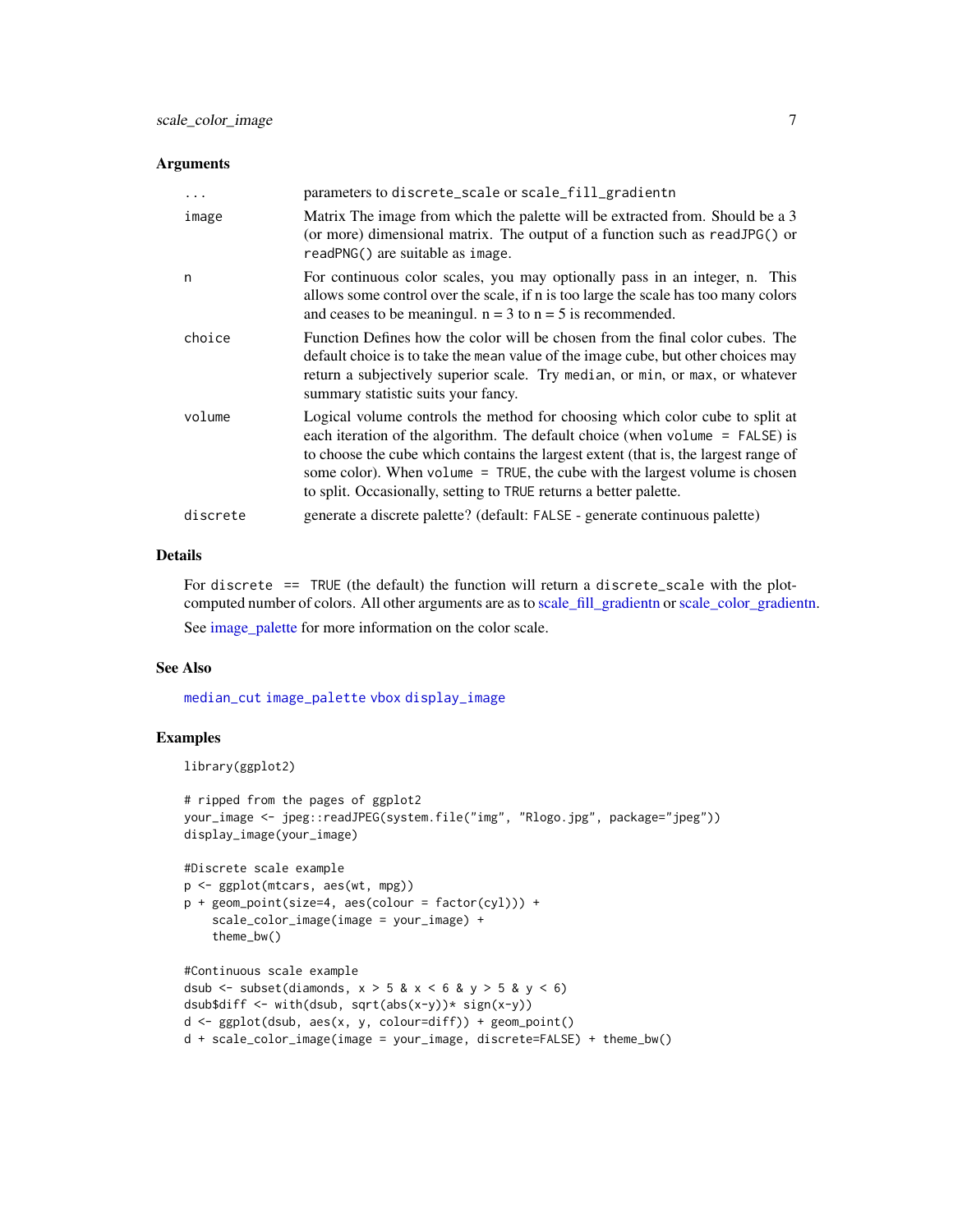<span id="page-7-0"></span>

# Description

Swap the palette of an image!

#### Usage

```
switch_colors(target_image, source_image, source_colors = 3,
  smoothness = 100, ...
```
## Arguments

| target_image  | Matrix The image you wish to transfer colors into. The output from readJPEG<br>is of suitable format.                                                                                                                                                                                               |
|---------------|-----------------------------------------------------------------------------------------------------------------------------------------------------------------------------------------------------------------------------------------------------------------------------------------------------|
| source_image  | Matrix The image you wish to transfer colors from.                                                                                                                                                                                                                                                  |
| source_colors | Integer The number of colors you wish to extract from the source image.                                                                                                                                                                                                                             |
| smoothness    | Integer The source colors are interpolated such that the image doesn't appear<br>blocky. The value of smoothness determines how many values are interpoloated<br>between the source colors. That is, smoothness determines the length of the<br>palette used. Higher values return smoother images. |
| $\cdots$      | Pass any of the arguments for image_palette                                                                                                                                                                                                                                                         |

#### Value

The image, but with swapped colors!

# Examples

```
#Trivial example of using only 5 dominant colors
# from an image to recolor itself
img1 <- jpeg::readJPEG(system.file("img", "Rlogo.jpg", package="jpeg"))
img2 <- jpeg::readJPEG(system.file("img", "Rlogo.jpg", package="jpeg"))
switch_colors(img1, img2, source_colors=5, smoothness=20)
```
<span id="page-7-1"></span>vbox *Volume box*

#### Description

Extract minimum, maximum, median, extent, and volume information from red, green, and blue color channels.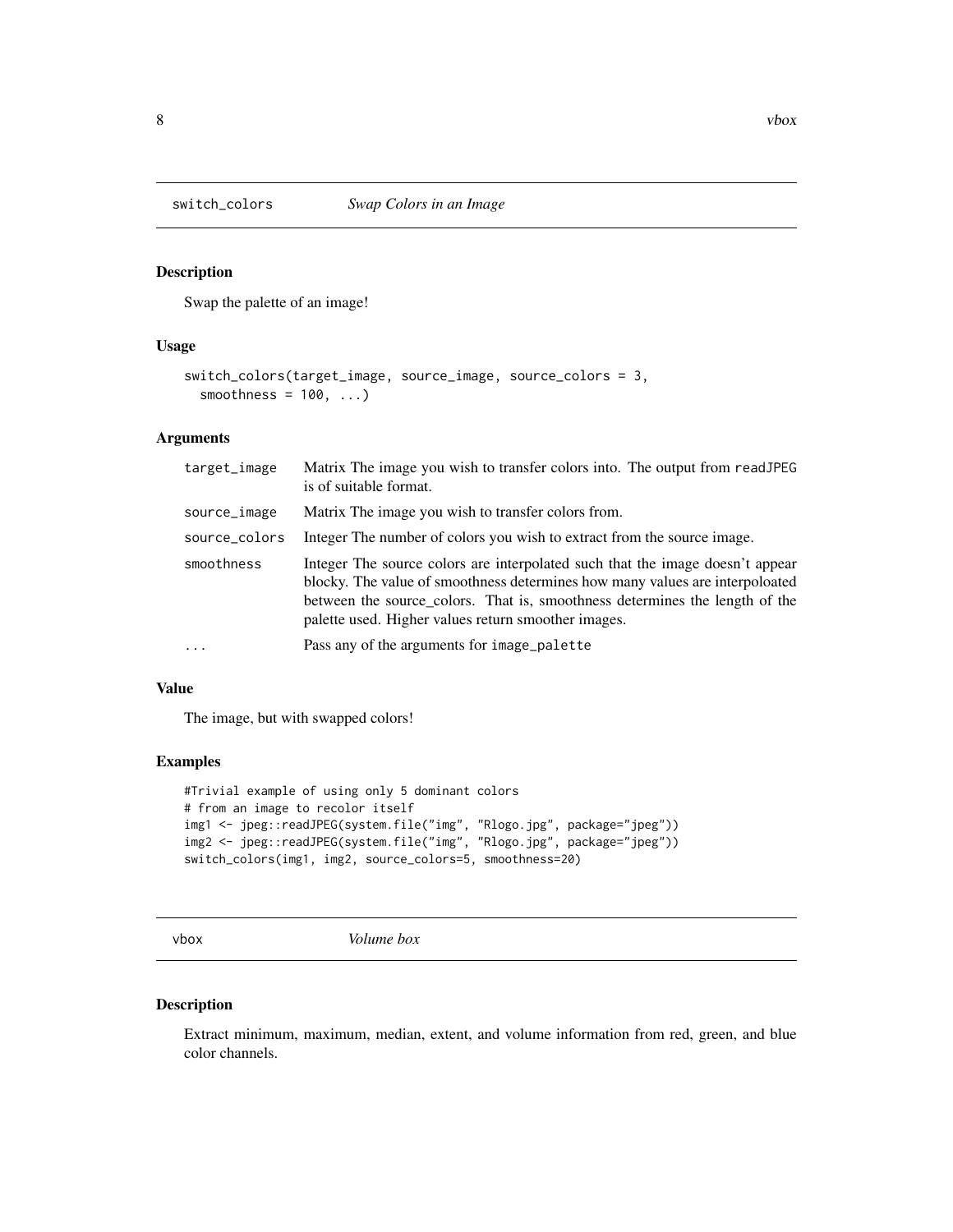<span id="page-8-0"></span> $\sqrt{9}$ 

# Usage

vbox(im)

# Arguments

im List An image in list form, with three components: red, green, blue

# Details

For passing to median\_cut().

## Value

A list containing the minimum, maximum, median, extent, and volume of each component of the image

# See Also

[median\\_cut](#page-4-1) [image\\_palette](#page-3-1)